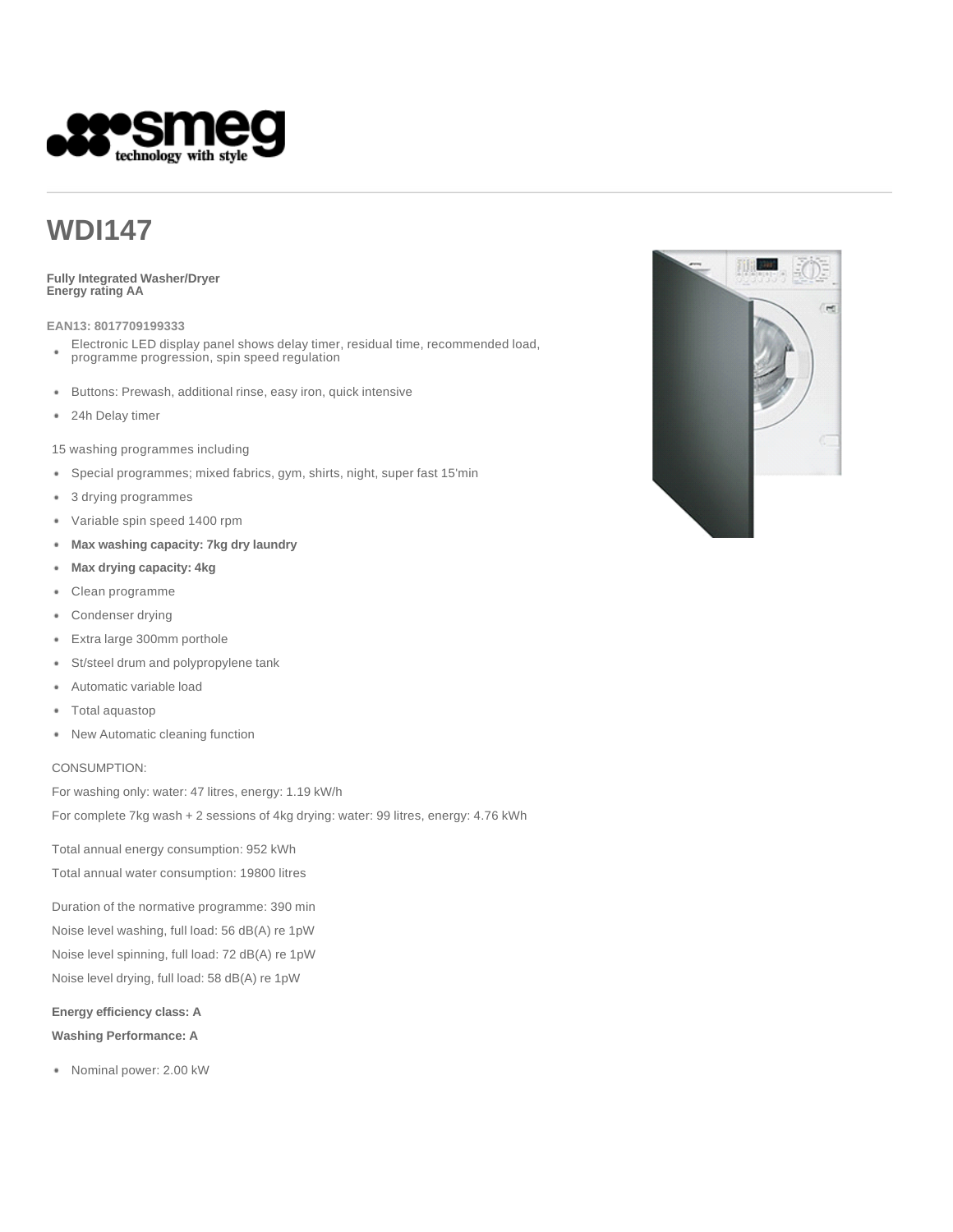**Functions**



**Smeg (UK) Limited 3 Milton Park, Abingdon Oxon OX14 4RN Tel. +44 (0)844 557 9907 Fax +44 (0)844 557 9337**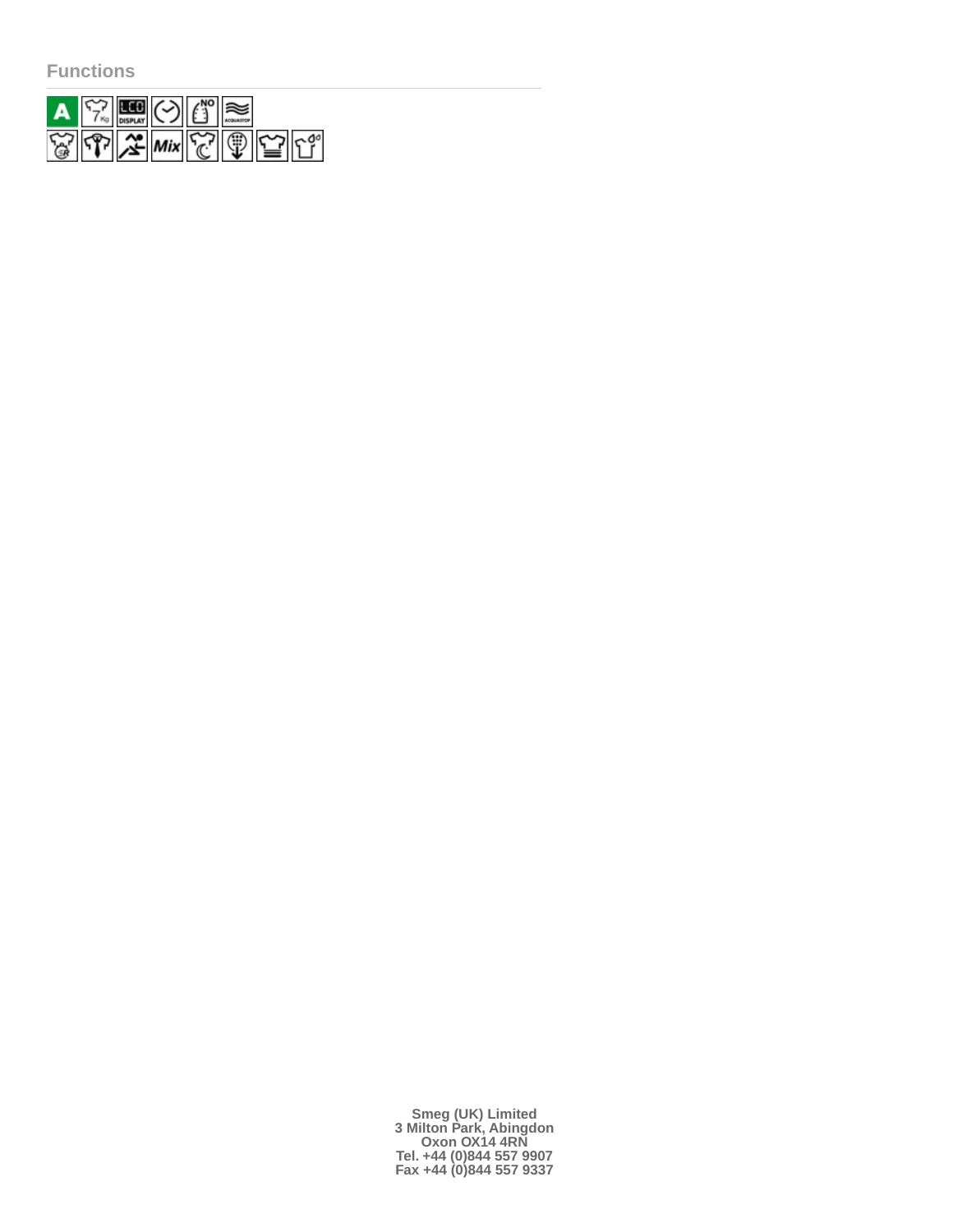

## **WDI147**

washer dryer built-in 60 cm energy rating AA spin speed: 1400



م<br>محم

Product energy rating, measured from A+++ to D / G depending on the product family.

### **Load capacity 7Kg:**

Drum has maximum capacity of 7kg of dry laundry.



**DISPLAY** to show programmes, functions and options selected and the time to the end of the cycle.

#### ♡ **Delay timer:**

can be set to run the programme at a convenient time or to take advantage of off-peak energy periods.

#### NO **Easy Iron:** L)

≋

this is an option which can be selected to ensure the finished laundry is left with less creases to make ironing easier.

## **Total acquastop:**

the product is built with 3 levels of anti-flood devices to ensure protection against water leakage.



### **Super fast 15 min:**

a programme designed to wash small amounts of laundry fast, ideal for washing lightly soiled garments.

## **Shirts:**

a cycle to wash shirts in a short time with the utmost care, using a delicate spin for easy ironing.

#### ٨ø **Gym:** ≃

a cycle designed for washing lightly soiled garments, ie sports wear, this is a fast wash which is also kind to fabrics.

#### **Mixed fabrics:** Mix

this cycle is designed for lightly soiled laundry in a mix of cottons and synthetics, or can be used just to refresh stored items.

| Night:  |
|---------|
| an idea |
| drum    |

⊕

?

an ideal programme for those who want to take advantage of off-peak energy periods, this cycle is particularly quiet due to slower rotations of the drum.

#### **Cleaning programme:**

A cleaning programme has been created to maintain the performance of washer/dryers. The display shows automatically when cleaning is required.

#### **Intensive:**

During this cycle the maximum temperature reaches 60°C in the extended washing stage, providing an intensive clean.

#### ەم.<br>أ **Pre-wash:**

Prewash adds a stage before the main wash, useful for washing heavily soiled garments

**Smeg (UK) Limited 3 Milton Park, Abingdon Oxon OX14 4RN Tel. +44 (0)844 557 9907 Fax +44 (0)844 557 9337**